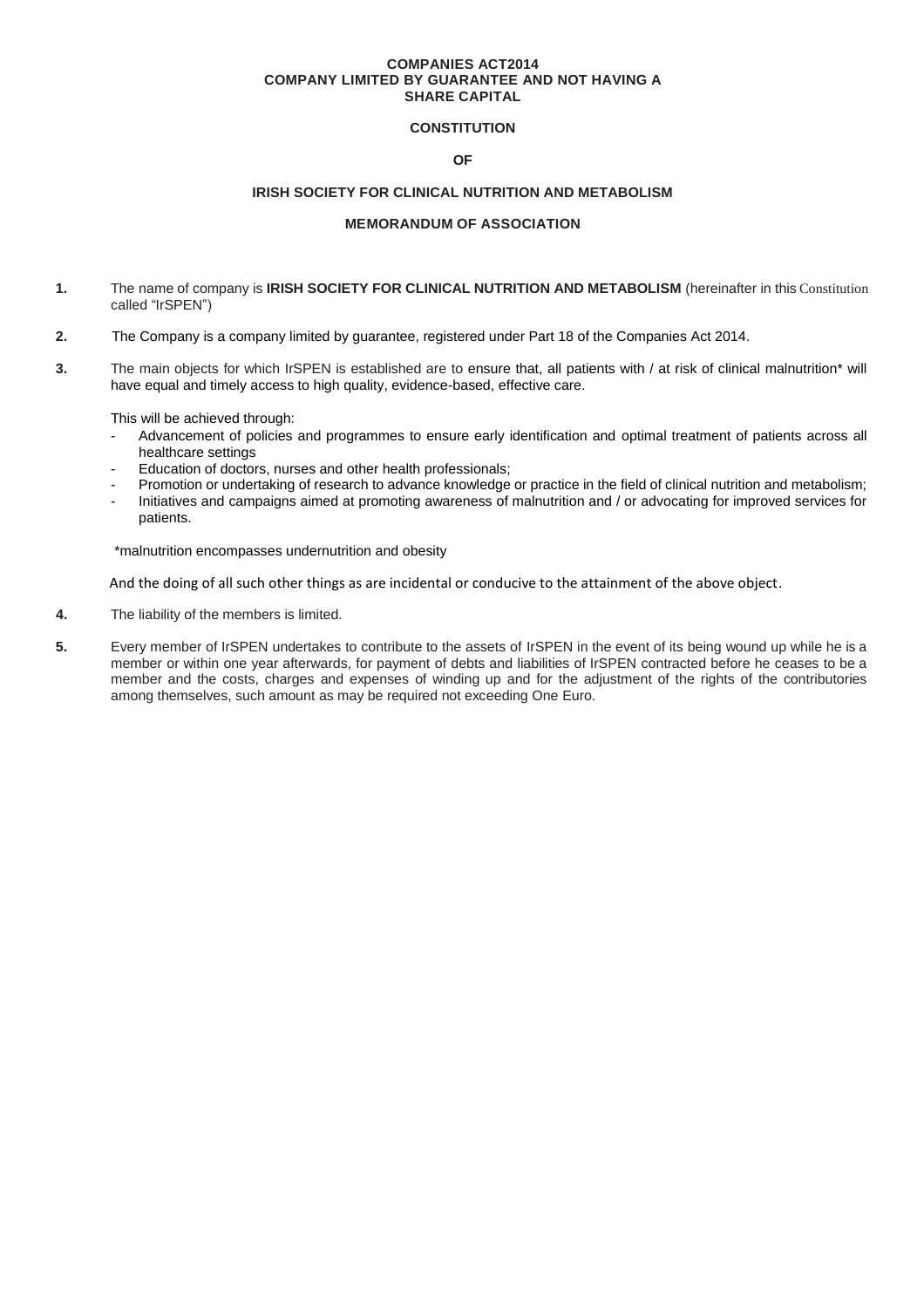## **ARTICLES OF ASSOCIATION**

#### **PRELIMINARY**

1. In these Articles, unless there is something in the subject or context inconsistent herewith:

The "**Act**" means the Companies Act, 2014;

The "**Company**" means the above named Company or IRSPEN;

The "**Directors**" means the members for the time being of the board of directors of the Company and "Director" shall be construed accordingly;

The **"Management Committee"** means the committee established in accordance with Regulation 31;

**"Member"** means any person admitted by the Directors to membership of IRSPEN;

The "**Office"** means the registered office for the time being of IRSPEN;

The "**Secretary**" means any person appointed to perform the duties of the Secretary of IRSPEN;

The "**Seal**" means the Common Seal of the Company.

Expressions referring to writing shall, unless the contrary intention appears, be construed as including reference to printing, lithography, photography and any other modes of representing or reproducing words in visible form.

## **MEMBERS**

- **2.** i) The number of members with which IRSPEN proposes to be registered is 5,000 but the Directors may from time to time register an increase of members;
	- ii) The members of the Company shall be (i) the subscribers to the Memorandum of Association and (ii) such other persons as the Directors shall from time to time admit to membership and as shall sign a written consent to become a member.
- **3.** i) The rights and liabilities attaching to any Members of IRSPEN may be varied from time to time by a Special Resolution of IRSPEN.
	- ii) If a person becomes a Member as a representative of an association which is an unincorporated association or body, the name of the Member, together with a record of the name of the unincorporated association or body and the fact that the Member is its representative shall be entered in the Register of Members of IRSPEN. The unincorporated association or body shall be entitled to replace the Member who is its representative with another person by giving notice in writing to IRSPEN.
	- iii) Every corporate Member shall appoint an individual to represent it at meetings of IRSPEN and the name of such representative and the fact that he or she is the representative of such Member shall be noted in the register of Members. A corporate Member shall be entitled to replace its representative with another individual by giving notice in writing to IRSPEN.

### **RESIGNATION, CESSATION AND EXPULSION OF MEMBERS**

- **4.** i) Save as set out in Paragraph 2) hereof a Member may by notice in writing to IRSPEN, resign his membership of IRSPEN.
	- ii) A Member who is the nominee of an unincorporated association or body may only resign having first notified such intention to that unincorporated association or body.
	- iii) Membership of IRSPEN shall automatically cease on any Member's death or bankruptcy.
	- iv) If any Member shall refuse or willfully neglect to comply with the Regulations of this Constitution or shall have been guilty of such conduct as in the opinion of the Directors either shall have rendered him unfit to remain a member of IRSPEN or shall be injurious to IRSPEN or if the Directors shall for any other good reason require that a Member shall be expelled such Member may by a Resolution of the Directors be expelled from membership provided that he (and where such Member is the representative of an unincorporated association or body, that association or body) shall have been given notice of the intended resolution for his expulsion and shall have been afforded an opportunity of giving orally or in writing to the Directors any explanation or defence as he (or as the case may be such unincorporated association or body) may think fit.

Notice under this Regulation shall be deemed to have been served if it is sent by post in accordance with the provisions set out in Regulation 68 of these Articles whether or not it is actually received by the member intended to be served with such notice.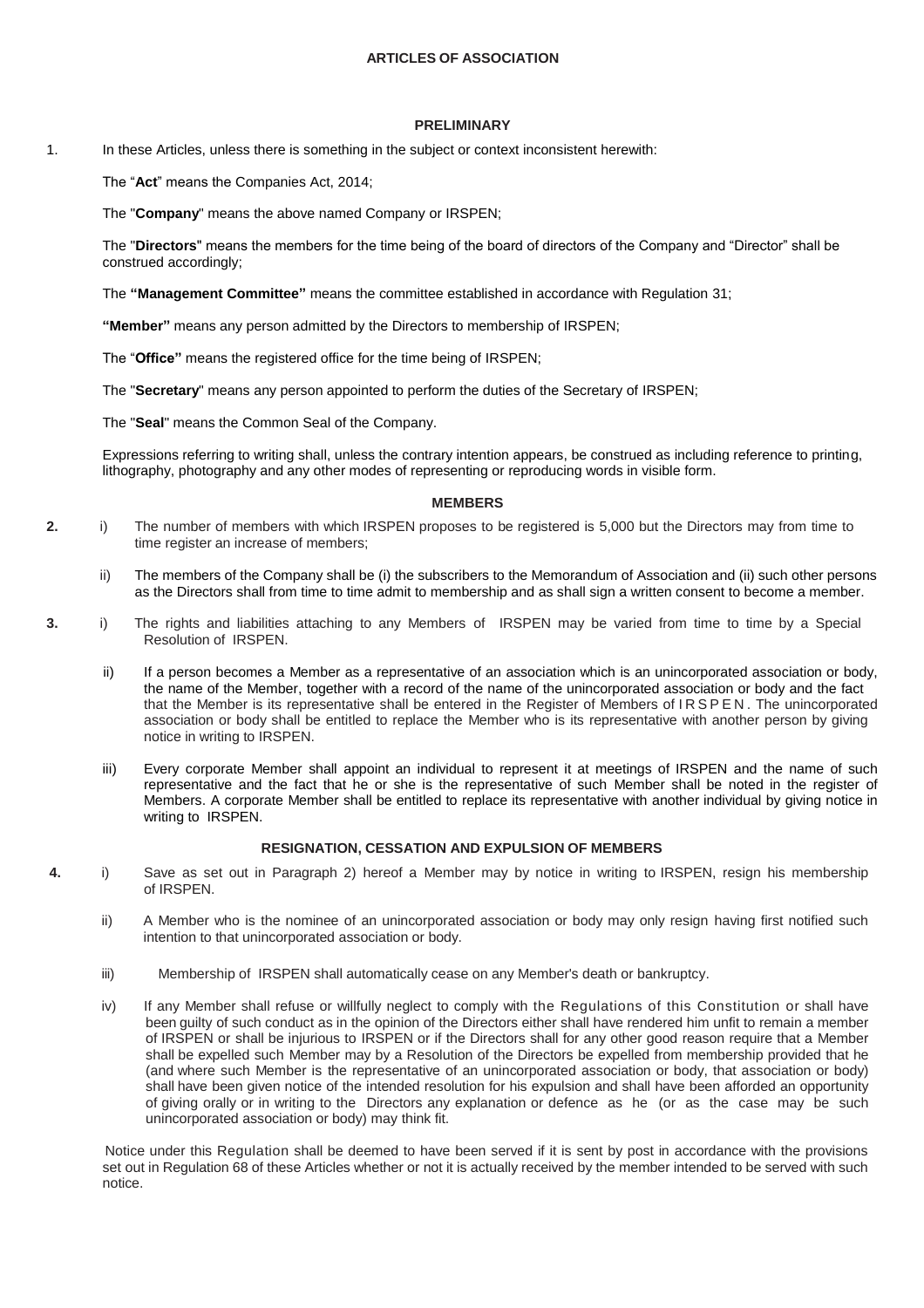### **GENERAL MEETINGS**

- **5.** All general meetings of IRSPEN shall be held in the State.
- **6.** i)Subject to paragraph 2) below, IRSPEN shall in each year hold a general meeting as its Annual General Meeting in addition to any other meetings in that year and shall specify the meeting as such in the notices calling it; and not more than 15 months shall elapse between the date of one Annual General Meeting of IRSPEN and that of the next.
	- ii)So long as IRSPEN holds its first Annual General Meeting within 18 months of its incorporation, it need not hold it in the year of its incorporation or in the following year. Subject to Regulation 5, the Annual General Meeting shall be held at such time and at such place in the State as the Directors shall appoint.
- **7.** All general meetings other than Annual General Meetings shall be called Extraordinary General Meetings.
- **8.** The Directors may, whenever they think fit, convene an Extraordinary General Meeting and Extraordinary General Meetings shall also be convened on such requisition or in default may be convened by such requisition as is provided by Section 178 (as modified by Section 1203) of the Act. If at any time, there are not within the State sufficient Directors capable of acting to form a quorum any Director or any two members of Society may convene an Extraordinary General Meeting in the same manner as nearly as possible as that in which meetings may be convened by the Directors.

### **NOTICE OF GENERAL MEETINGS**

- **9.** Subject to Section 181 of the Act an Annual General Meeting and a meeting called for by passing of a special resolution shall be called by 21 days' notice in writing at the least and a meeting of IRSPEN (other than an Annual General Meeting or a meeting for the passing of a special resolution) shall be called by 7 days' notice in writing at the least. The notice shall be exclusive of the day on which it is served or deemed to be served and of the day for which it is given and shall specify the place, the day and the hour if meeting and in the case of special business and general nature of that business, and shall be given in manner hereinafter mentioned to such persons as are under the Constitution of IRSPEN entitled to receive notices from IRSPEN.
- **10.** The accidental omission to give notice of a meeting to or the non-receipt of notices of a meeting by any person entitled to receive the notice shall not invalidate the proceeding at that meeting.

## **PROCEEDINGS AT GENERAL MEETINGS**

- **11.** i)All business shall be deemed special that is transacted at an Extraordinary General Meeting, and also all that is transacted at an Annual General Meeting, with the exception of the consideration of the statutory financial statements and the reports of the Directors and Auditors, the election of Directors in the place of those retiring, the re- appointment of the retiring Auditors and the fixing of the remuneration of the Auditors.
	- ii) The business of the annual general meeting shall comprise:
		- (a) noting the statutory financial statements for IRSPEN for the previous financial year and Directors' Report
		- (b) the review by the Members of the Company's affairs;
		- (c) appointing the auditors
		- (d) approving the auditor's remuneration
		- (e) electing Directors in accordance with the retirement by rotation provisions set out in Regulations 44 to 52.
- **12.** No business shall be transacted at any general meeting unless a quorum of Members is present at the time when the meeting proceeds to business; save as herein otherwise provided, five Members present in person shall be a quorum.
- **13.** If within half an hour from the time appointed for the meeting a quorum is not present, the meeting, if convened upon the requisition of members, shall be dissolved: in any other case it shall stand adjourned to the same day in the next week at the same time and place, or to such other day and at such other time and place as the Directors may determine, and if at the adjourned meeting a quorum is not present within half an hour from the time appointed for the meeting, then the Members present shall be a quorum.
- **14.** The Chairman of the Management Committee, shall preside as chairman at every general meeting of IRSPEN, or if there is no such chairman, or if he is not present within 15 minutes after the time appointed for the holding of the meeting or is unwilling to act, the Directors present shall elect one of their number to be Chairman of the meeting.
- **15.** If at any meeting no Director is willing to act as Chairman or if no Director is present within 15 minutes after the time appointed for holding the meeting, the members present shall choose one of their number to be Chairman of the meeting.
- **16.** The Chairman may with the consent of any meeting at which a quorum is present (and shall, if so directed by the meeting) adjourn the meeting from time to time and from place to place, but no business shall be transacted at any adjourned meeting other that the business left unfinished at the meeting at which the adjournment took place. When a meeting is adjourned for 30 days or more, notice of the adjourned meeting shall be given as in the case of the original meeting. Save as aforesaid, it shall not be necessary to give any notice of an adjourned meeting or of the business to be transacted at an adjourned meeting.
- **17.** At any general meeting a resolution put to the vote of the meeting shall be decided on a show of hands unless a poll is (before or on the declaration of the result of the show of hands) demanded:
	- i) by the Chairman, or
	- ii) by at least three members present in person or by proxy, or
	- iii) by any member or members present in person and representing not less than one-tenth of the total voting rights of all members having the right to vote at the meeting.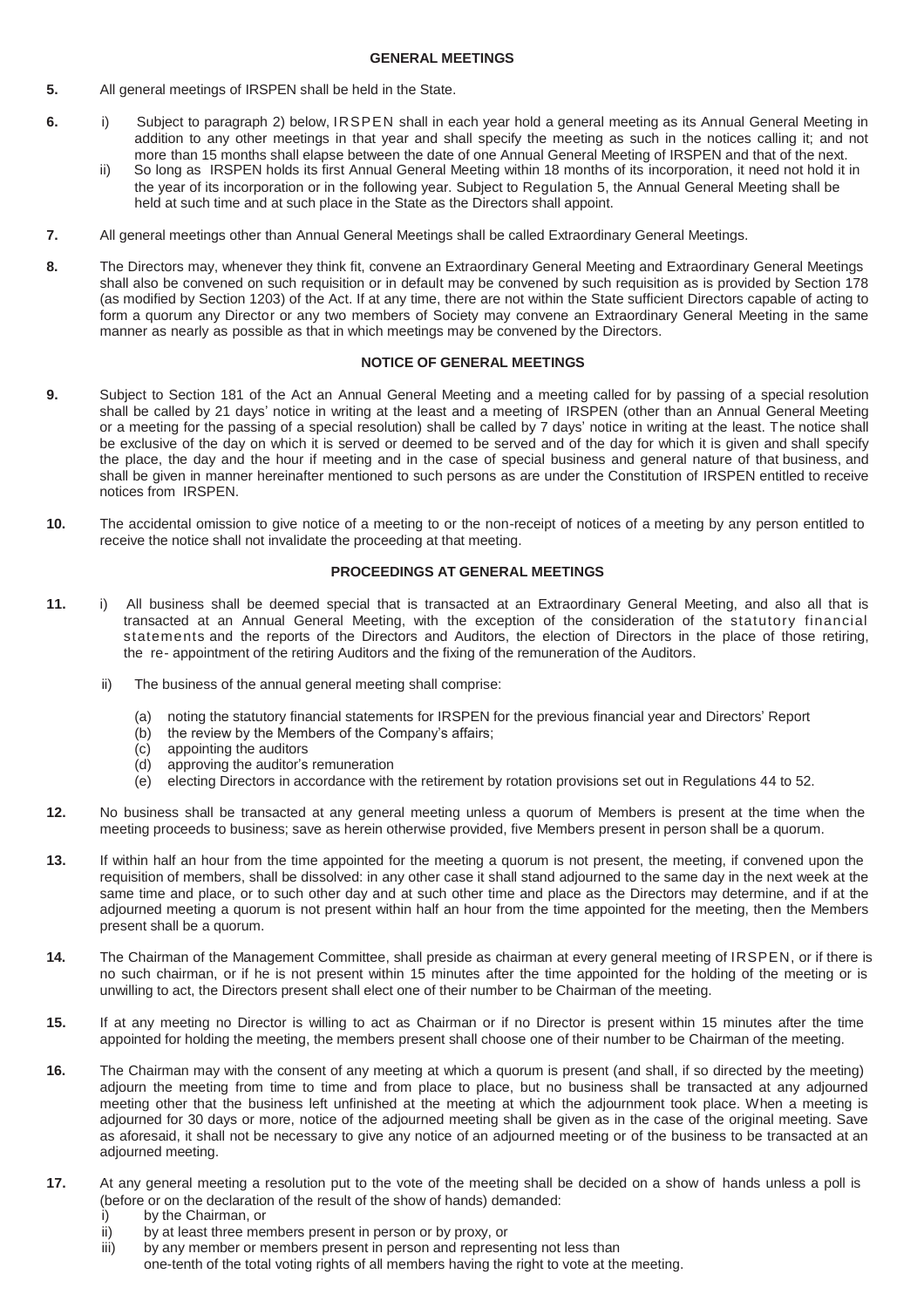Unless a poll is so demanded, a declaration by the Chairman that a resolution has, on a show of hands, been carried or carried unanimously or by a particular majority or lost, and an entry to that effect in the book containing the minutes of proceedings of IRSPEN shall be conclusive evidence of the fact without proof of the number or proportion of votes recorded in favour of or against such resolution. The demand for a poll may be withdrawn.

- **18.** Except as provided in Regulation 19 if a poll is duly demanded it shall be taken in such a manner as the Chairman directs and the result of the poll shall be deemed to be the resolution of the meeting at which the poll was demanded.
- **19.** Where there is an equality of votes, whether on a show of hands or on a poll, the Chairman of the meeting at which the show of hands takes place or at which the poll is demanded, shall be entitled to a second or casting vote.
- **20.** A poll demanded on the election of a Chairman, or on a question of adjournment shall be taken forthwith. A poll demanded on any other questions shall be taken at such time as the Chairman of the meeting directs, and any business other than that upon which a poll has demanded may be proceeded with pending the taking of the poll.
- **21.** Subject to Section 193 of the Act, a resolution in writing signed by all Members for the time being entitled to attend and vote on such resolution at a general meeting (or being bodies corporate by their duly authorised representatives) shall be as valid and effective for all purposes as if the resolution had been passed at a general meeting of IRSPEN duly convened and held, and if described as a special resolution shall be deemed to be a special resolution within the meaning of the Act.
- **21.** Every Member shall have one vote.
- **23**. A Member of unsound mind, or in respect of whom an order has been made by any Court having jurisdiction in lunacy, may vote, whether on a show of hands or in a poll, by his committee, receiver, guardian, or other person appointed by that Court, and any such committee, receiver, guardian, or other person may vote by proxy on a show of hands or on a poll.
- **24.** No Member shall be entitled to vote at any general meeting unless all monies immediately payable by him to IRSPEN have been paid.
- **25.** No objection shall be raised to the qualification of any voter except at the meeting or adjourned meeting at which the voter objected to is given or tendered, any every vote not disallowed at such meeting shall be valid for all purposes. Any such objection made in due time shall be referred to the Chairman of the meeting whose decision shall be final and conclusive.
- **26.** Votes may be given either personally or by proxy.
- **27.** The instrument appointing a proxy shall be in writing under the hand of the appointer or of his attorney duly authorised in writing, or, if the appointer is a body corporate, either under seal or under the hand of an officer or attorney duly authorised. A proxy need not be a member of IRSPEN.
- **28.** The instrument appointing a proxy and the power of attorney or other authority, if any, under which it is signed or a notarially certified copy of that power or authority shall be deposited at the office or at such other place within the State as is specified for that purpose in the notice convening the meeting not less than 48 hours before the time for holding the meeting or adjourned meeting at which the person named in the instrument proposes to vote, or, in the case of a poll, not less than 48 hours before the time appointed for the taking of the poll and in default the instrument of proxy shall not be treated as valid.
- **29.** An instrument appointing a proxy shall be in the following form or a form as near thereto as circumstances permit:

| <b>IRISH SOCIETY FOR CLINICAL NUTRITION AND METABOLISM</b>                                                                           |                                                                      |                |
|--------------------------------------------------------------------------------------------------------------------------------------|----------------------------------------------------------------------|----------------|
| I/We,                                                                                                                                | οf                                                                   |                |
| in the County of                                                                                                                     | , being a member/members of the above named Society,                 |                |
| hereby appoint                                                                                                                       | οf                                                                   | or failing him |
| or                                                                                                                                   | as my/our proxy to vote for me/us on my/our behalf at the (annual or |                |
| extraordinary, as the case may be) general meeting of IRSPEN to be held on the<br>day of<br>and any adjournment thereof.             |                                                                      |                |
| Signed this<br>day of                                                                                                                |                                                                      |                |
| This form is to be used *in favour of /against the resolution. Unless otherwise instructed, the<br>proxy will vote as he thinks fit. |                                                                      |                |
| "Strike out whichever is not desired.                                                                                                |                                                                      |                |

- **30.** The instrument appointing a proxy shall be deemed to confer authority to demand or join in demanding a poll.
- **31.** A vote in accordance with the terms of an instrument of proxy shall be valid notwithstanding the previous death or insanity of the principal or revocation of the proxy or of the authority under which the proxy was executed, if no intimation in writing of such death, insanity or revocation as aforesaid is received by IRSPEN at the office before the commencement of the meeting or adjourned meeting at which the proxy is used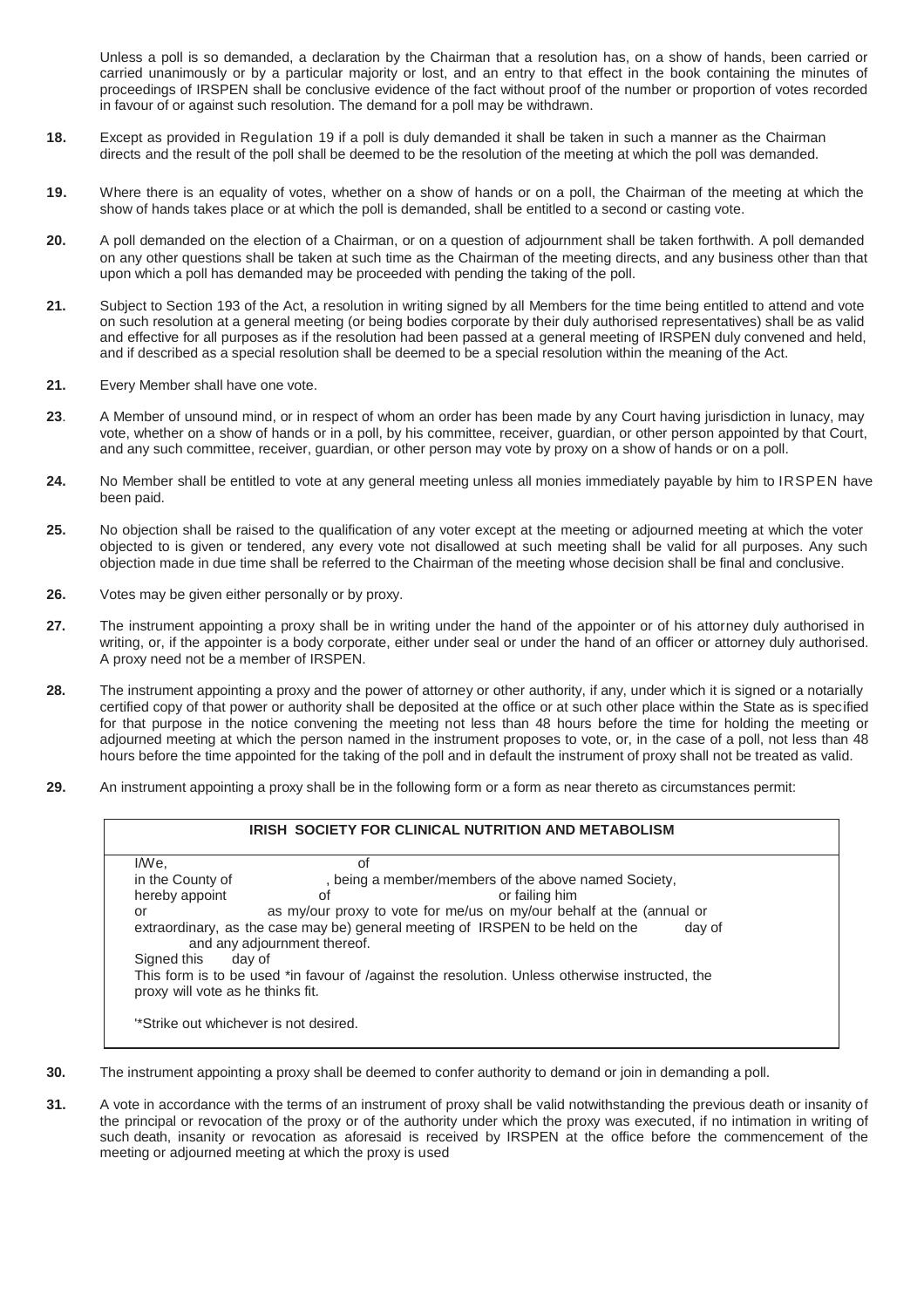## **THE MANAGEMENT COMMITTEE**

- **32.** i) The Management Committee shall comprise not more than twenty (20) persons being:
	- (a) The Directors, and
	- (b) Such ot he r Members as the Directors shall from time to time admit to membership. Any such Member who is a corporate Member shall nominate an individual to serve as its representative on the Management Committee
	- ii) The members of the Management Committee who are not Directors shall serve for a term of 4 years which period shall be calculated with reference to the date on which their election to the management Committee was approved by the Directors. Retiring members are eligible for re- election.

The Directors may from time to time co-opt a person or persons to membership of the Management Committee for a specific purpose or project and for a specified period

- iii) Any member of the Management Committee who is not a Director shall cease to be a member if he:
	- a) ceases to be a Member of IRSPEN or the representative of a corporate Member, or b) is adjudged bankrupt in the State or in Northern Ireland or Great Britain, or
		- b) is adjudged bankrupt in the State or in Northern Ireland or Great Britain, or c) makes any arrangement or composition with his creditors generally; or
		- c) makes any arrangement or composition with his creditors generally; or d) becomes of unsound mind; or
		- becomes of unsound mind; or
		- e) resigns his office by notice in writing to the Directors, or
		- f) is convicted of an indictable offence unless the Directors otherwise determine; or
		- g) is directly or indirectly interested in any contract with IRSPEN and fails to declare the nature of his interest and withdraw from any vote in relation to same.

### **ANNUAL SUBSCRIPTIONS**

**33.** The Directors shall be entitled from time to time to determine the Annual Subscription to be payable by any Member. Such subscriptions shall be payable in advance of the 1st day of January in each year. A person becoming a member of IRSPEN after the 1st day of January in any year may be required by the Directors to pay the entire Annual Subscription in respect of that year. In the event that any person shall cease to be a Member prior to the 1st day of January in any year that person shall not be entitled to any rebate of his Annual Subscription paid for that year. The terms and conditions attached to Life Subscriptions shall be determined by the Directors in their absolute discretion from time to time.

# **DIRECTORS**

**34.** Unless otherwise decided by ordinary resolution the number of Directors shall not exceed seven and the names of the first Directors shall be determined in writing by the subscribers of the Memorandum of Association or a majority of them.

### **BORROWING POWERS**

**35.** The Directors may exercise all the powers of IRSPEN to borrow money and to mortgage or charge its undertaking and property or any part thereof, and to issue debentures, debenture stock and other securities, whether outright or as security for any debt, liability or obligation of IRSPEN or of any third party.

### **POWERS AND DUTIES OF DIRECTORS**

- **36.** The business of IRSPEN shall be managed by the Directors, who may pay all expenses incurred in promoting and registering IRSPEN, and exercise all such powers of IRSPEN as are not by the Act or Articles required to be exercised by IRSPEN in general meeting subject nevertheless to the provision of the Act and these Articles and to such directions, being not inconsistent with the aforesaid provisions, as may be given by IRSPEN in general meeting, but no direction given by IRSPEN in general meeting shall invalidate any prior act of the Directors which would have been valid if that direction has not been given.
- **37.** The Directors may from time to time and at any time by power of attorney appoint any company, firm or person or body of persons, whether nominated directly or indirectly by the Directors to be the attorney or attorneys of IRSPEN for such purposes and with powers, authorities and discretions (not exceeding those vested in or exercisable by the Directors and under these Articles) and for such period and subject to such conditions as they may think fit, and any such powers of attorney may contain such provisions for the protection and convenience of persons dealing with any such attorney as the Directors may think fit, and may also authorise any such attorney to delegate all or any of the powers, authorities and discretions vested in him.
- **38.** All cheques, promissory notes, drafts, bills of exchange and other negotiable instruments, and all receipts for moneys paid to IRSPEN, shall be signed, drawn, accepted, endorsed or otherwise executed, as the case may be, by such person or persons and in such manner as the Directors shall from time to time by resolution determine.
- **39.** The Directors shall cause minutes to be made in books provided for the purpose:
	- i) of all appointments of officers made by the Directors;
	- ii) of the names of the Directors present at each meeting of the Directors and of
	- any committee of the Directors;
	- iii) of all resolutions and proceedings at all meetings of IRSPEN, and the Directors and of committees of Directors.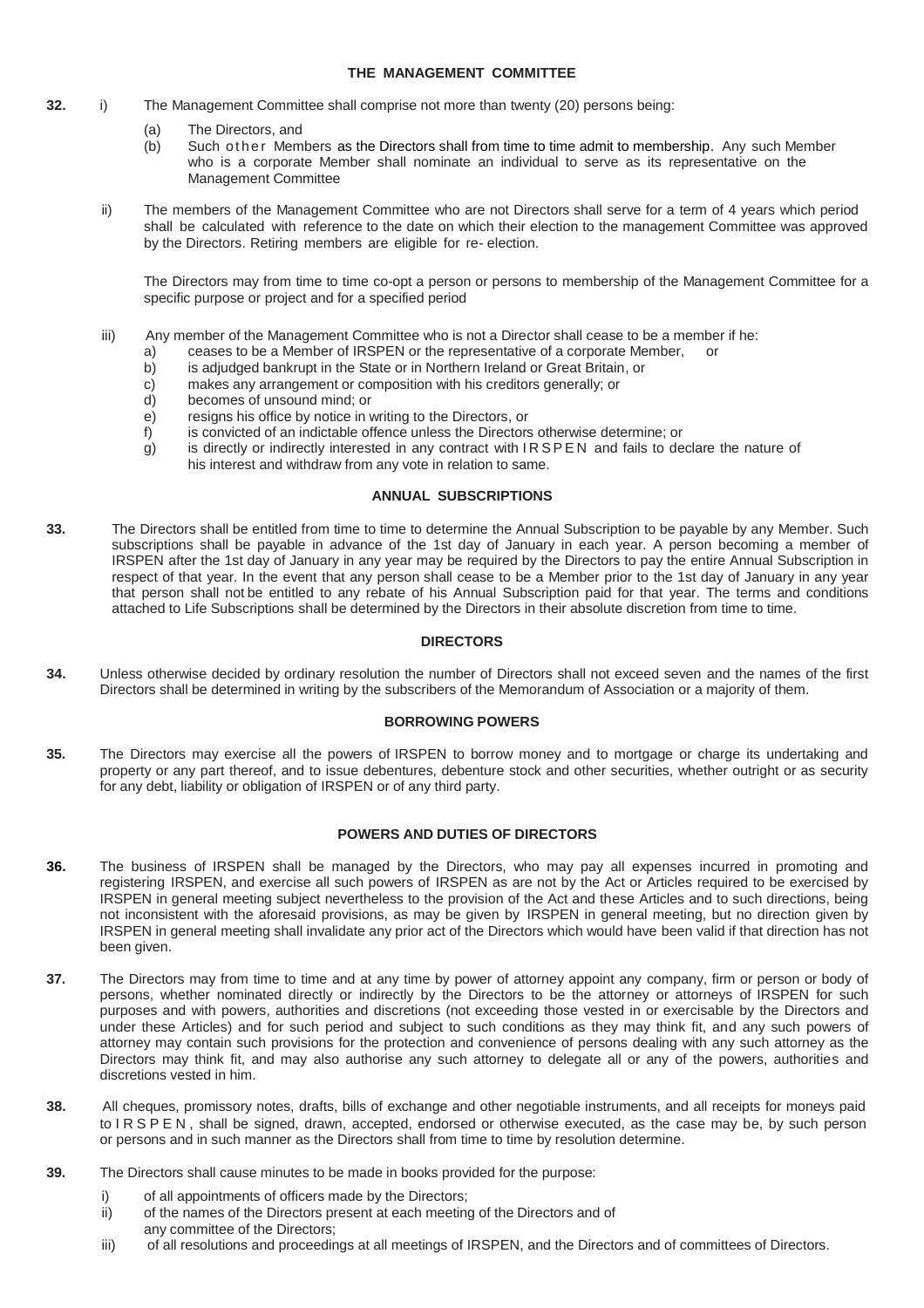- **40.** The Directors may delegate any of their powers or the implementation of any of their resolutions to the Management Committee in accordance with the following conditions:
	- i) the chair of the Management Committee shall be a Director and his or her appointment shall be entirely in the discretion of the Directors;
	- ii) the deliberations of the Management Committee or any sub-committee appointed by it shall be reported regularly to the Directors and any resolution passed or decision taken by the Management Committee or any sub-committee shall be reported forthwith to the Directors and for that purpose every committee shall appoint a secretary;
	- iii) all delegations under this Article shall be revocable at any time;
	- iv) and the Directors may make such regulations and impose such terms and conditions and give such mandates to the Management Committee or any sub-committee as they may from time to time think fit; and
	- v) for the avoidance of doubt, the Directors shall delegate all financial matters to the Management Committee and shall empower it to resolve upon the operation of any bank account according to such mandate as it shall think fit whether or not requiring a signature of any Director, provided always that no expenditure on behalf of IRSPEN shall be incurred except in accordance with a budget which has been approved by the Directors.
	- vi) Subject to Paragraph 5) the Management Committee or any sub-committee may meet and adjourn as it thinks proper. Questions arising at any meetings shall be determined by a majority of votes of the members present, and when there is an equality of votes, the Chairman of such committee shall have a second or casting vote.
- **41.** The Directors shall delegate the day to day management of IRSPEN to the Management Committee in accordance with the following conditions:
	- i) the delegated power shall be to manage IRSPEN by implementing the policy and strategy adopted and within a budget approved by the Directors and if applicable to advise the Directors in relation to such policy, strategy and budget;
	- ii) the Directors shall provide the Management Committee with a description of its role and the extent of its authority; and
	- iii) the Management Committee shall report regularly to the Directors on the activities undertaken in managing IRSPEN and provide them regularly with management accounts sufficient to explain the financial position of the Company.

## **DISQUALIFICATION OF DIRECTORS**

- **42.** The Office of Director shall be vacated if the Director:
	- (a) Is adjudicated bankrupt or being a bankrupt has not obtained a certificate of discharge in the relevant jurisdiction; or
	- (b) becomes or is deemed to be subject to a disqualification order within the meaning of Chapter 4 of Part 14 of the Act; or
	- (c) director resigns his or her office by notice in writing to the Company; or
	- (d) If the health of the director is such that he or she can no longer be reasonably regarded as possessing an adequate decision making capacity; or
	- (e) If a Declaration of restriction is made in relation to the director in accordance with Section 819 of the Act, and the directors, at any time during the currency of the declaration, resolve that his or her office be vacated; or
	- (f) If the director is sentenced to a term of imprisonment (including a term that is suspended) following conviction of an indictable offence (other than an offence under the Road Traffic Act, 1961, or any Act amending the same) unless the Directors otherwise determine; or
	- (g) If the director is for more than 6 months absent, without the permission of the directors, from meetings of the directors as during that period.
	- (h) Holds any office or place of profit under IRSPEN;
	- (i) Is directly or indirectly interested in any contract with IRSPEN and fails to declare the nature of his interest as required by the Act.

### **VOTING ON CONTRACTS**

**43.** A Director may not vote in respect of any contract in which he is interested or any matter arising thereout.

### **ROTATION OF DIRECTORS**

- **44.** i) The Board of Directors shall at all times include:
	- (a) A member of the Irish Society of Gastroenterology;
	- (b) A member of the Irish Nutrition and Dietetic Institute;
	- (c) A member of the Nutrition Society (Irish Section),
	- ii) At the first Annual General Meeting of IRSPEN, all the Directors shall retire from office and at the Annual General Meeting in every subsequent year one-third of the Directors for the time being, or if their number is not three or a multiple of three, then the number nearest one-third, shall retire from office.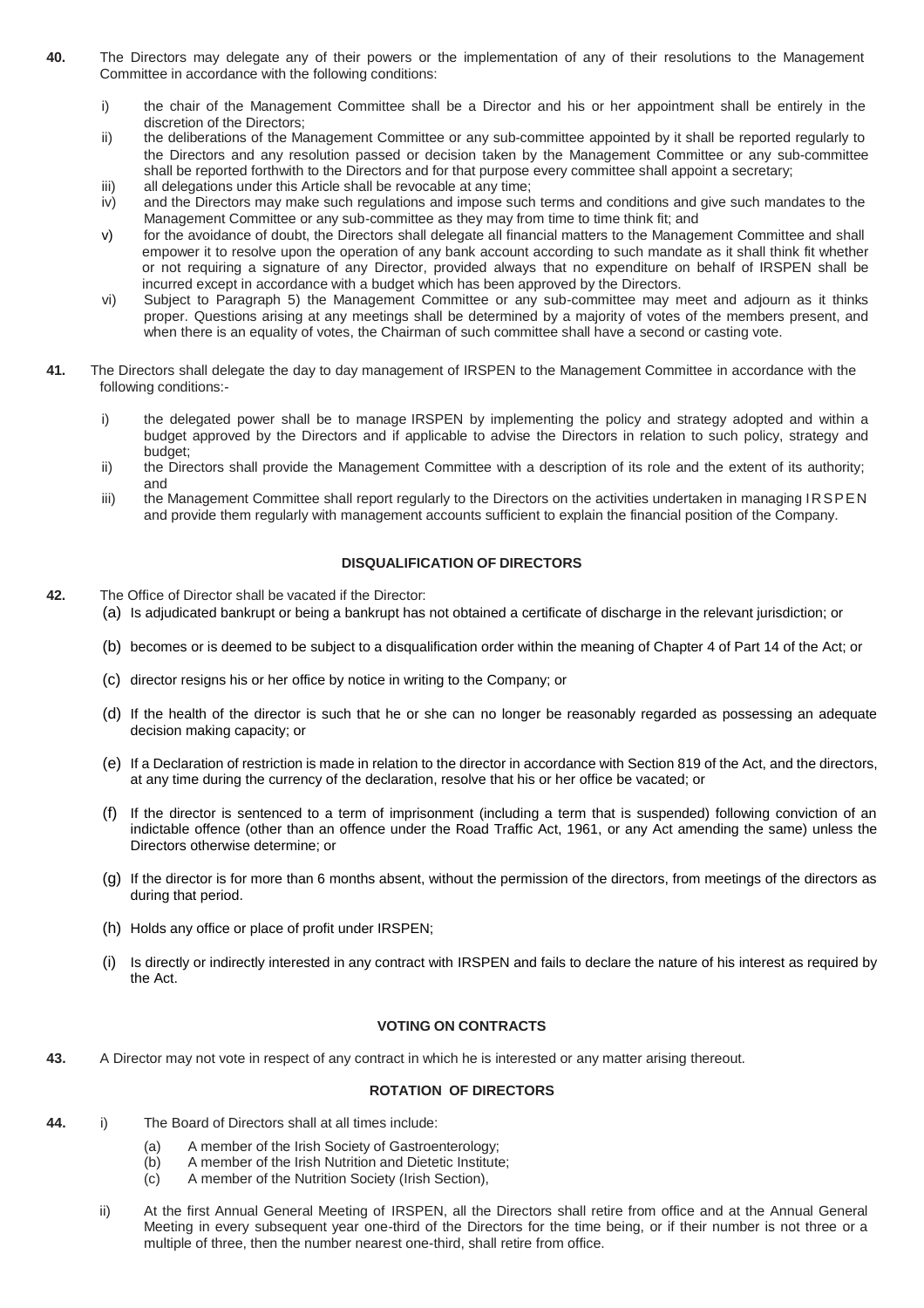- **45.** The Directors to retire in every year shall be those who have been longest in office since the last election, but as between persons who became Directors on the same day, those to retire shall (unless they otherwise agree amongst themselves) be determined by lot.
- **46.** A retiring Director shall be eligible for re-election.
- **47.** IRSPEN, at the meeting at which a Director retires in manner aforesaid, may fill the vacated office by electing a person thereto, and in default the retiring Director shall, if offering himself for re-election, be deemed to have been re-elected, unless at such meeting it is expressly resolved not to fill such vacated office or unless a resolution for the re-election of such Director has been put to the meeting and lost.
- **48.** No person, other than a Director retiring at the meeting, shall, unless recommended by the Directors, be eligible for election or re-election to the office of Director at any general meeting unless, not less than 3 nor more than 21 days before the date appointed for the meeting, there has been left at IRSPEN's office a notice in writing, signed by two Members of IRSPEN duly qualified to attend and vote at the meeting for which notice is given, of their intention to propose such a person for election, and also notice in writing signed by that person of his willingness to be proposed and to act if elected.
- **49.** IRSPEN may from time to time by ordinary resolution increase or reduce the number of Directors, and may also determine in what rotation the increased or reduced number is to go out of office.
- **50.** Directors shall have power at any time, and from time to time, to appoint any person to be a Director either to fill a casual vacancy or as an addition to the existing Directors, but so that the total number of Directors shall not at any time exceed the number fixed in accordance with these Articles. Any Director so appointed shall hold office only until the next Annual General Meeting, and shall then be eligible for re-election, but shall not be taken into account in determining the Directors who are to retire by rotation at such meeting.
- **51.** IRSPEN may by ordinary resolution of which extended notice given in accordance with Section 146 of the Act remove any Director before the expiration of his period of office, notwithstanding anything in this Constitution or in any agreement between IRSPEN and such Director. Such removal shall be without prejudice to any claim such Director may have for damages for breach of any contract of service between him and IRSPEN.
- **52.** IRSPEN may by ordinary resolution appoint another person in place of a Director removed from office under Article 51. Without prejudice to the powers of the Directors under Regulation 49 IRSPEN in general meeting may appoint any person to be a Director, either to fill a casual vacancy or as additional Director. A person appointed in place of a director so removed or to fill such a vacancy shall be subject to retirement at me same time as if he had become Director on the day on which the Director in whose place he is appointed was last elected a Director.

### **PROCEEDINGS OF DIRECTORS**

- **53.** The Directors may meet together for the dispatch of business, adjourn and otherwise regulate their meetings as they think fit. Questions arising at any meeting shall be decided by a majority of votes. Where there is any equality of votes, the Chairman shall have a second or casting vote. A Director may, and the Secretary on the requisition of a Director shall, at any time summon a meeting of Directors. If the Directors so resolve it shall not be necessary to give notice of a meeting of Directors to any Director who being resident in the State is for the time being absent from the State.
- **54.** The quorum necessary for the transaction of the business of the Directors may be fixed by the Directors, and unless so fixed shall be three.
- **55.** The continuing Directors may act notwithstanding any vacancy in their number but, if and so long as their number is reduced below the number fixed by or pursuant to the Articles of IRSPEN as the necessary quorum of Directors, the continuing Directors or Director may act for the purpose of increasing the number of Directors to that number or of summoning a general meeting of IRSPEN, but for no other purpose.
- **56.** The Directors may elect a Chairman of their meetings and determine the period for which he is to hold office, but, if no such Chairman is elected or if at any meeting the Chairman is not present within five minutes after the time appointed for holding the same, the Directors present may choose one of their number to be Chairman of the meeting.
- **57.** All acts done by any meeting of the Directors or by any person acting as a Director shall, notwithstanding that it is afterwards discovered that there was some defect in the appointment of any such Director or person acting as aforesaid, or that they or any of them were disqualified, be as valid as if every such person had been duly appointed and was qualified to be a Director.
- **58.** A resolution in writing, signed by all the Directors for the time being entitled to receive notice of a meeting of the Directors, shall be as valid as if it had been passed at a meeting of the Directors duly convened and held.

## **SECRETARY**

- **59.** The Secretary shall be appointed by the Directors for such term and upon such conditions as they think fit; and any Secretary so appointed may be removed by them.
- **60.** A provision of the Act or the Constitution requiring or authorising a thing to be done by or to a Director and the Secretary shall not be satisfied by its being done by or to the same person acting both as Director and as, or in place of, the Secretary.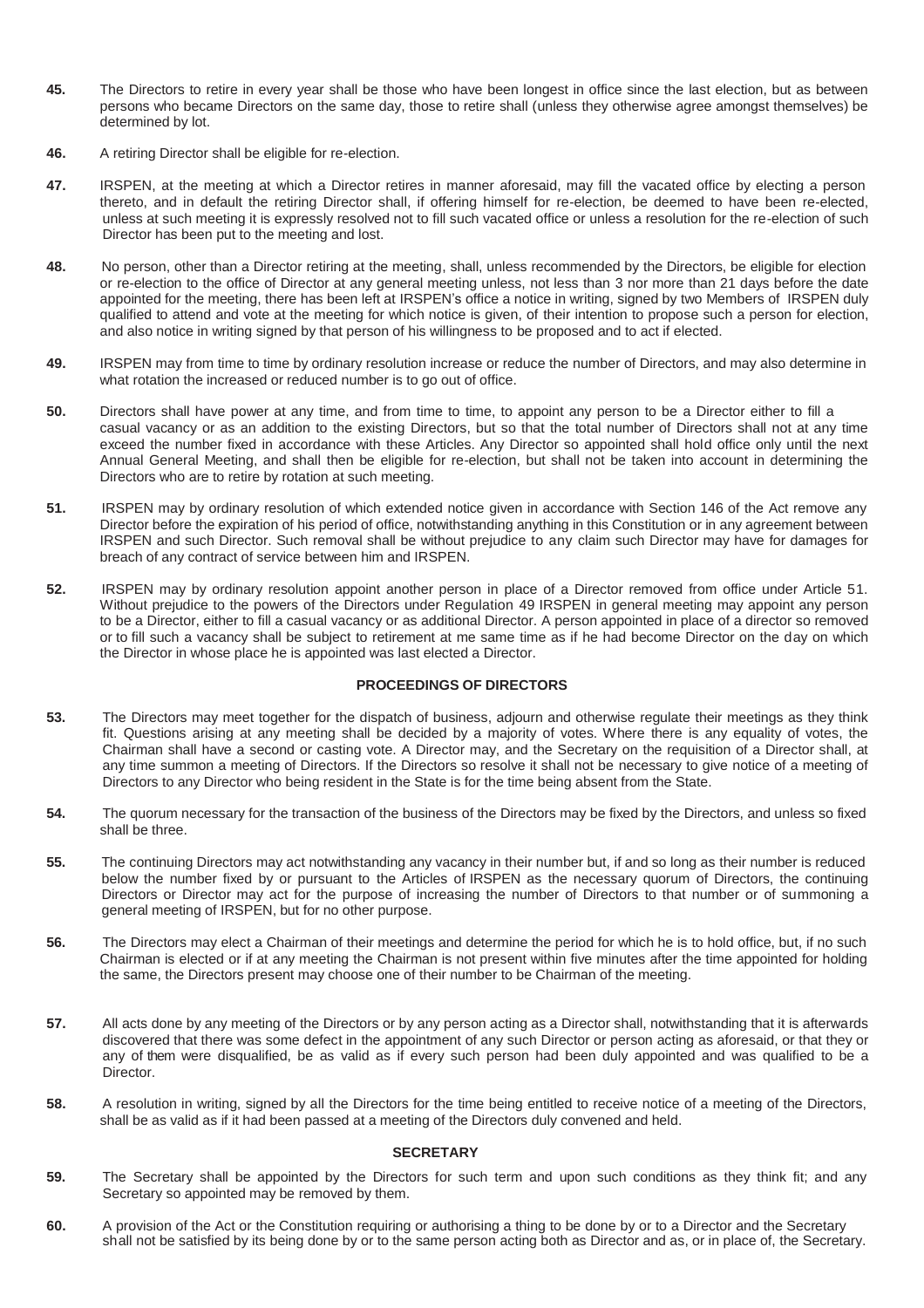# **THE SEAL**

**61.** The seal shall be used only by the authority of the Directors or of a committee of Directors authorised by the Directors in that behalf, and every instrument to which the seal shall be affixed shall be signed by a Director and shall be countersigned by the Secretary or by a second Director or by some other person appointed by the Director for that purpose.

# **ACCOUNTS**

- **62.** The Directors shall cause adequate accounting records to be kept. Adequate accounting records shall be deemed to have been maintained if they comply with Section 282(1) to 282(3) of the Act and explain the Company's transactions and facilitate the preparation of financial statements that give a true and fair view of the assets, liabilities, financial position and profit or loss of the Company.
- **63.** The accounting records shall be kept at the registered office or, subject to Section 283 of the Act, at such other place as the Directors think fit, and shall at all reasonable times be open to the inspection of the officers of the Company and by other persons entitled pursuant to the Act.
- **64.** The Directors shall from time to time determine whether and to what extent and at what times and places and under what conditions or regulations the financial statements and accounting records of the Company or any of them shall be open to the inspection of its members not being Directors. No member (not being a Director) shall have any right of inspecting any financial statement or accounting record of the Company except as conferred by statute, this Constitution or authorised by the Directors or by the Company in general meeting.
- **65.** The Directors shall, in accordance with the Act, cause to be prepared and to be laid before the annual general meeting of the Company, the statutory financial statements of the Company, the Directors' report in relation to it and the statutory auditor's report on those financial statements and Directors' report as are required by the Act to be prepared and laid before the annual general meeting of the Company.
- **66.** A copy of the statutory financial statements of the Company, the Directors' report in relation to it and that statutory auditor's report on those financial statements and Directors' report shall, not less than twenty one days before the date of the annual general meeting, be sent to every person entitled under Section 338(1) of the Act to receive them.

### **AUDIT**

**67.** Auditors shall be appointed and their duties regulated in accordance with Chapters 18 and 19 of Part 6 of the Act.

# **NOTICES**

- **68.** A notice may be given by IRSPEN to any member by any of the following means:
	- a. By personal hand delivery;
	- b. By post to the member's registered address.
	- c. By facsimile or electronic mail to a fax number or electronic mail address previously supplied and verified by the member;

Where a notice is sent by post, service of the notice shall be deemed to be effected by properly addressing, prepaying and posting a letter containing the notice, and to have been effected in the case of a notice of a meeting at the expiration of 24 hours after the letter containing the same is posted and in any other case at the time at which the letter would be delivered in the ordinary course of post. Where a notice is sent by facsimile or electronic mail service of the notice shall be deemed to be effected when the notice is dispatched.

- **69.** Notice of every general meeting shall be given in any manner hereinbefore authorised to:
	- i) every Member<br>ii) every person b
	- every person being a personal representative or the Official Assignee in bankruptcy of a Member where the Member but for his death or bankruptcy would be entitled to receive notice of the meeting;
	- iii) the directors and secretary of IRSPEN; and
	- iv) the Auditor for the time being of IRSPEN.

No other person shall be entitled to receive notices of general meetings.